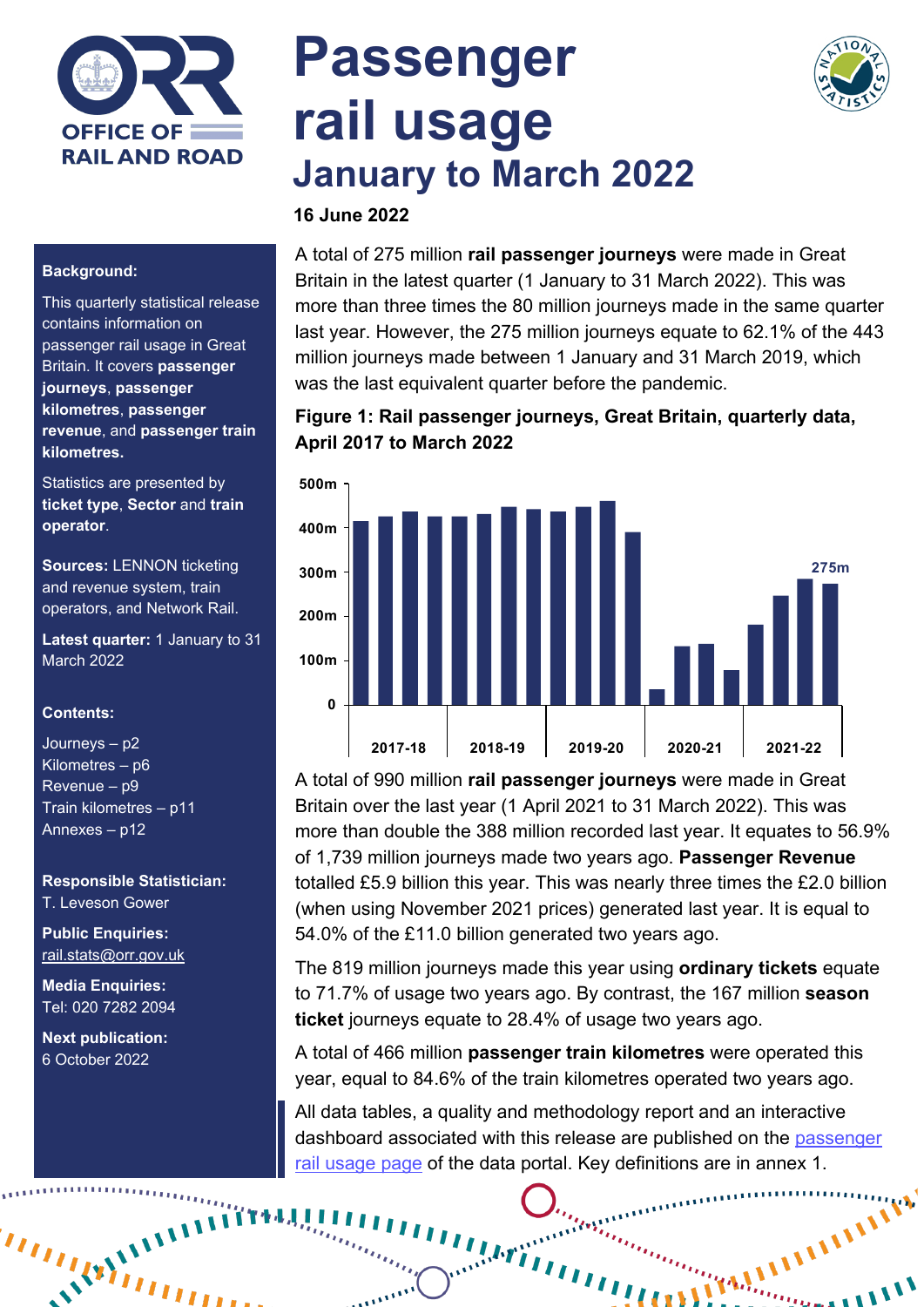# **1. Rail passenger journeys**

# **Impact of the coronavirus (COVID-19) pandemic**

This publication will focus on usage during the last year (1 April 2021 to 31 March 2022). Data for the most recent quarter (1 January to 31 March 2022) are available via the [Passenger rail usage page](https://dataportal.orr.gov.uk/statistics/usage/passenger-rail-usage) of the data portal. The annual statistics in this release are compared with two years ago (1 April 2019 to 31 March 2020). This is to provide an assessment of the level of rail usage relative to that before the pandemic.

In response to the spread of the Omicron variant, England reintroduced the guidance to [work from home](https://www.bbc.co.uk/news/uk-59632424) on 13 December 2021. On the 19 January 2022, the [government](https://www.bbc.co.uk/news/uk-60047438)  [announced that guidance on working from home was ending with immediate effect.](https://www.bbc.co.uk/news/uk-60047438) Furthermore, the requirement to wear face coverings in public places ceased from 27 January, though it was [retained on the London transport network](https://www.bbc.co.uk/news/uk-england-london-60494230) until 24 February. [Guidance on home working was relaxed in Scotland](https://www.bbc.co.uk/news/uk-scotland-60130299) from 31 January and the [requirement](https://www.bbc.co.uk/news/uk-scotland-61139581)  [to wear face coverings on public transport](https://www.bbc.co.uk/news/uk-scotland-61139581) remained until 18 April. [Guidance on home](https://www.bbc.co.uk/news/uk-wales-politics-60155644)  [working was relaxed in Wales](https://www.bbc.co.uk/news/uk-wales-politics-60155644) from 28 January, whilst the [requirement to wear face masks](https://www.bbc.co.uk/news/uk-wales-60875244)  [on public transport](https://www.bbc.co.uk/news/uk-wales-60875244) ended on 28 March.

[Estimates published by the Department for Transport \(DfT\)](https://www.gov.uk/government/statistics/transport-use-during-the-coronavirus-covid-19-pandemic) give an indication of passenger usage in Great Britain relative to the equivalent time before the pandemic. Between 10 January 2022 and 5 February 2022, DfT recorded relative usage of between 55% and 60%. Relative usage ended the quarter (31 March) at 71% with DfT recording a peak of 80% for the week ending 18 March. These figures broadly correspond to the overall estimate of relative usage between 1 January and 31 March made in this release (62.1%). The [methodology used by DfT](https://www.gov.uk/government/statistics/transport-use-during-the-coronavirus-covid-19-pandemic/covid-19-transport-data-methodology-note#rail-passenger-journeys) counts all future journeys associated with a season ticket at the date of purchase; whereas the methodology used in this publication distributes those same journeys across the validity of the ticket resulting in a more accurate usage estimate.

**Methodology note:** The statistics presented in this release are estimates derived from ticket sales data. In March 2020, travel restrictions imposed to limit the spread of the coronavirus resulted in a large number of season ticket refunds. An alternative methodology was applied for each quarter between 1 April 2020 and 31 March 2021 to estimate season ticket usage as well as the number of refunds (and therefore journeys not made). Consequently, there is more uncertainty around the quarterly estimates during 1 April 2020 to 31 March 2021 relative to other years. The methodology used to estimate usage prior 1 April 2020 was reinstated from 1 April 2021 onwards. See annex 2 for more information. It should also be noted that ticketless travel is not captured by these statistics. Levels of ticketless travel may have changed during the pandemic and those changes may vary substantially by operator.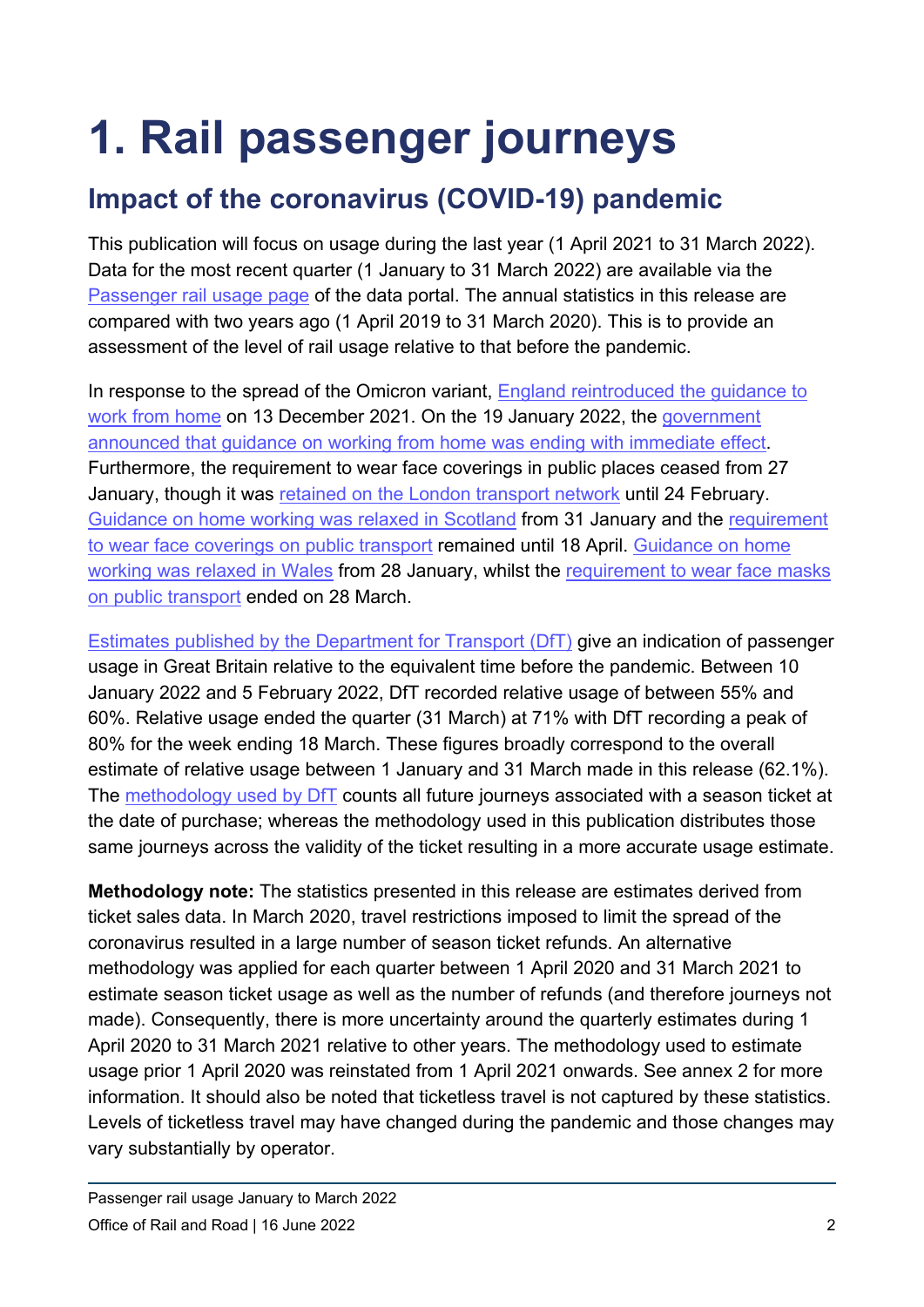# **Rail passenger journeys in Great Britain**

A total of 990 million journeys were made in Great Britain between 1 April 2021 and 31 March 2022. This is more than double the 388 million journeys recorded in the previous year and equates to 56.9% of the 1,739 million journeys made two years ago. Excluding the 12 months from 1 April 2020 to 31 March 2021, the 990 million journeys made this year was the lowest number recorded since 1 April 2002 to 31 March 2003 when 980 million journeys were made.

### **Figure 1.1: The 990 million journeys made this year were more than double the 388 million journeys made in the previous year**



Rail passenger journeys, Great Britain, annual data, 1 January 1946 to 31 March 2022 (Table 1220)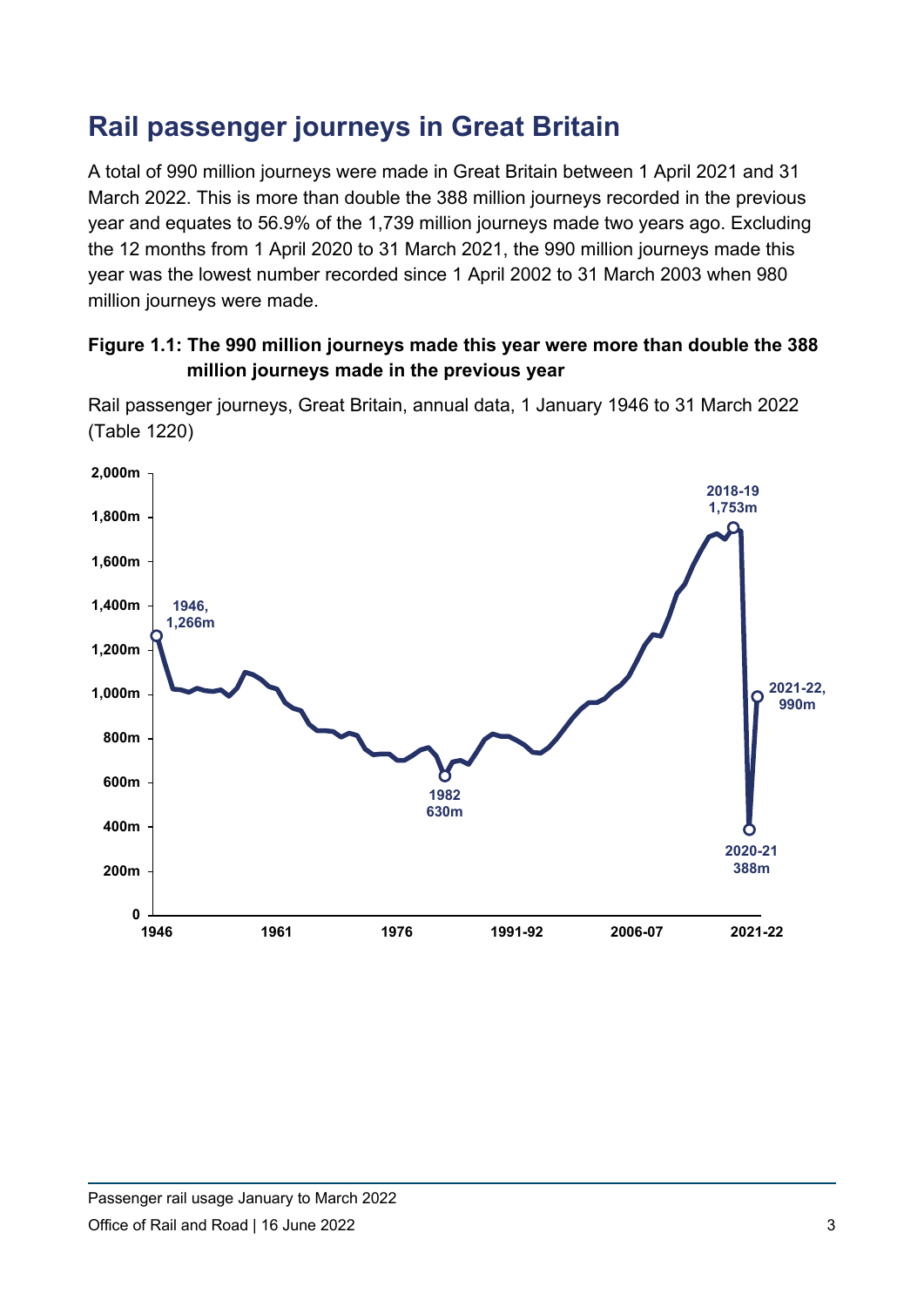## **Rail passenger journeys by sector and operator**

The Long Distance sector recorded 87 million journeys between 1 April 2021 to 31 March 2022. This gives a relative usage that was 62.8% of the 139 million journeys recorded two years ago. London North Eastern Railway recorded a relative usage of 83.3%. Other operators running services in the Long Distance sector recorded lower levels of relative usage including Avanti West Coast (57.5%) and CrossCountry (51.8%).

The Regional sector recorded 231 million journeys this year, giving a relative usage of 58.3%. Relative usage in this sector ranged from 70.4% for Caledonian Sleeper to 48.4% for ScotRail. The 668 million journeys in the London and South East sector this year equated to a relative usage of 55.9%. London Overground (68.2%) recorded the highest relative usage in this sector. By contrast, Chiltern Railways had a relative usage of 50.3%.

The open access operator Heathrow Express (30.6%) recorded the lowest relative usage this year. Lumo began running services on 25 October 2021, which is why no comparison is possible for that operator with two years ago.

#### **Figure 1.2 Relative usage compared with two years ago ranged from 83.3% for London North Eastern Railway to 30.6% for Heathrow Express**



Passenger journeys by operator, April 2021 to March 2022, and as a percentage of April 2019 to March 2020 (Table 1223)

Passenger rail usage January to March 2022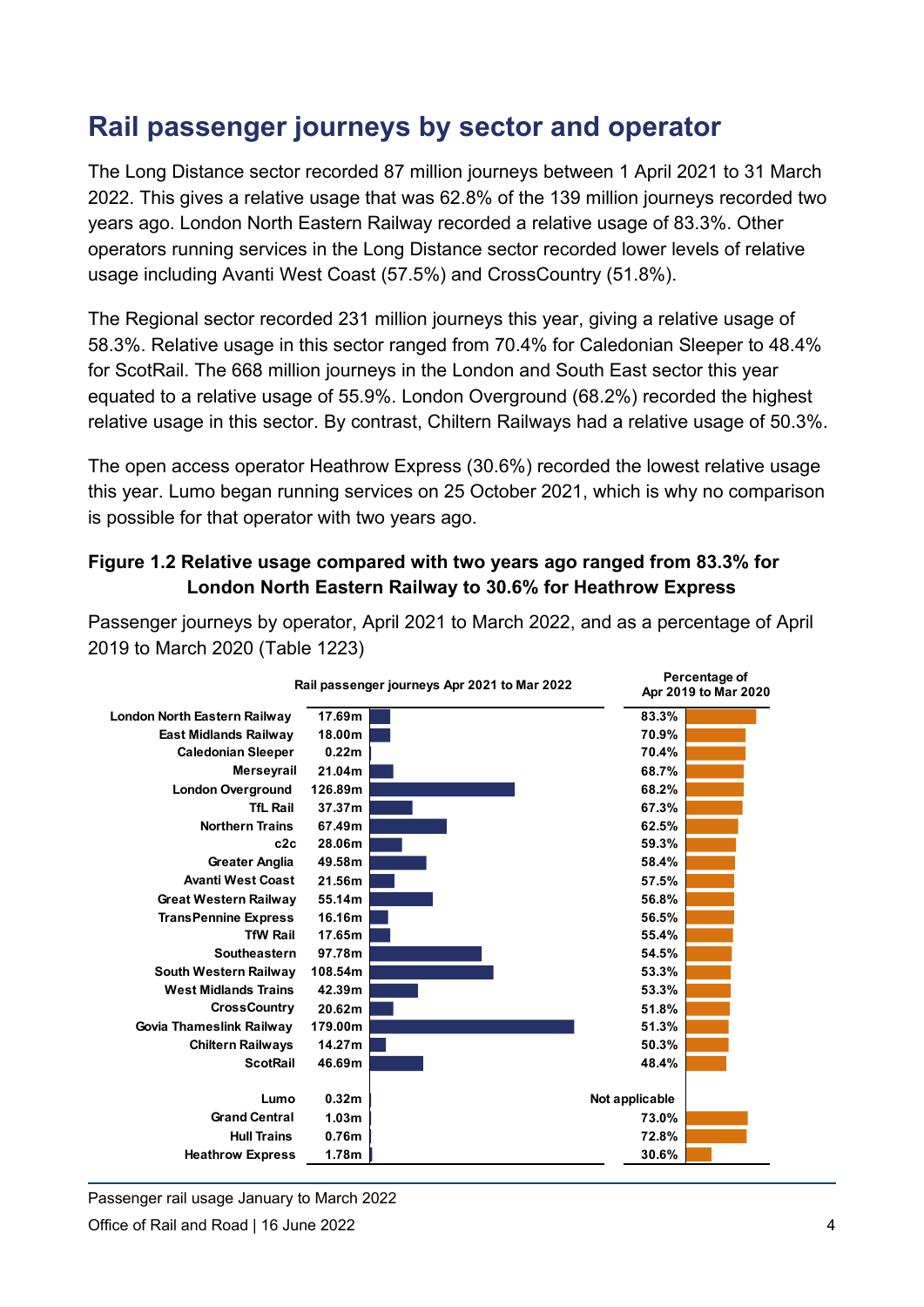Figure 1.3 shows usage in the last two years as a percentage of usage between 1 April 2019 and 31 March 2020. London North Eastern Railway recorded relative usage of 83.3% this year, up 63.4pp compared with last year. East Midlands Railway recorded an increase in relative usage of 50.9pp. Increases in the rest of the Long Distance sector were lower, with CrossCountry recording the smallest increase (up 34.9pp).

Relative usage for Caledonian Sleeper was 70.4% this year, which was up 45.6pp compared with last year. Govia Thameslink Railway (29.5pp) recorded the smallest increase in relative usage among franchised operators.

Hull Trains (65.5pp) and Grand Central (61.2pp) recorded large increases in relative usage; however, it should be noted that both of these open access operators did not run services at various times between April 2020 and March 2021.

### **Figure 1.3: The increase in relative usage compared with last year ranged from 65.5pp for Hull Trains to 25.9pp for Heathrow Express**

Passenger journeys by operator, April 2020 to March 2021 and April 2021 to March 2022 as a percentage of April 2019 to March 2020 (Table 1223)

| Apr 2020 to Mar 2021                |                 |        | Percentage point increase | Apr 2021 to Mar 2022 |
|-------------------------------------|-----------------|--------|---------------------------|----------------------|
| <b>London North Eastern Railway</b> | 19.9%<br>63.4pp |        | 83.3%                     |                      |
| <b>East Midlands Railway</b>        | 20.0%<br>50.9pp |        |                           | 70.9%                |
| <b>Caledonian Sleeper</b>           | 24.9%           | 45.6pp |                           | 70.4%                |
| <b>Merseyrail</b>                   | 29.5%           | 39.2pp |                           | 68.7%                |
| <b>London Overground</b>            | 31.8%           | 36.4pp |                           | 68.2%                |
| <b>TfL Rail</b>                     | 32.5%           | 34.8pp |                           | 67.3%                |
| <b>Northern Trains</b>              | 20.3%           | 42.2pp | 62.5%                     |                      |
| c2c                                 | 31.7%           | 27.6pp | 59.3%                     |                      |
| <b>Greater Anglia</b>               | 22.4%           | 36.0pp | 58.4%                     |                      |
| <b>Avanti West Coast</b>            | 16.4%           | 41.1pp | 57.5%                     |                      |
| <b>Great Western Railway</b>        | 18.5%           | 38.3pp | 56.8%                     |                      |
| <b>TransPennine Express</b>         | 18.9%           | 37.7pp | 56.5%                     |                      |
| <b>TfW Rail</b>                     | 15.8%           | 39.7pp | 55.4%                     |                      |
| Southeastern                        | 22.4%           | 32.1pp | 54.5%                     |                      |
| <b>South Western Railway</b>        | 22.4%           | 30.9pp | 53.3%                     | Percentages may      |
| <b>West Midlands Trains</b>         | 17.1%           | 36.2pp | 53.3%                     | not sum due to       |
| <b>CrossCountry</b>                 | 16.9%           | 34.9pp | 51.8%                     | rounding             |
| Govia Thameslink Railway            | 21.8%           | 29.5pp | 51.3%                     |                      |
| <b>Chiltern Railways</b>            | 16.3%           | 34.0pp | 50.3%                     |                      |
| <b>ScotRail</b>                     | 14.9%           | 33.5pp | 48.4%                     |                      |
|                                     |                 |        |                           |                      |
| Lumo                                | Not applicable  |        |                           |                      |
| <b>Grand Central</b>                | 11.8%<br>61.2pp |        |                           | 73.0%                |
| <b>Hull Trains</b>                  | 7.4%<br>65.5pp  |        |                           | 72.8%                |
| <b>Heathrow Express</b>             | 25.9pp          | 30.6%  |                           |                      |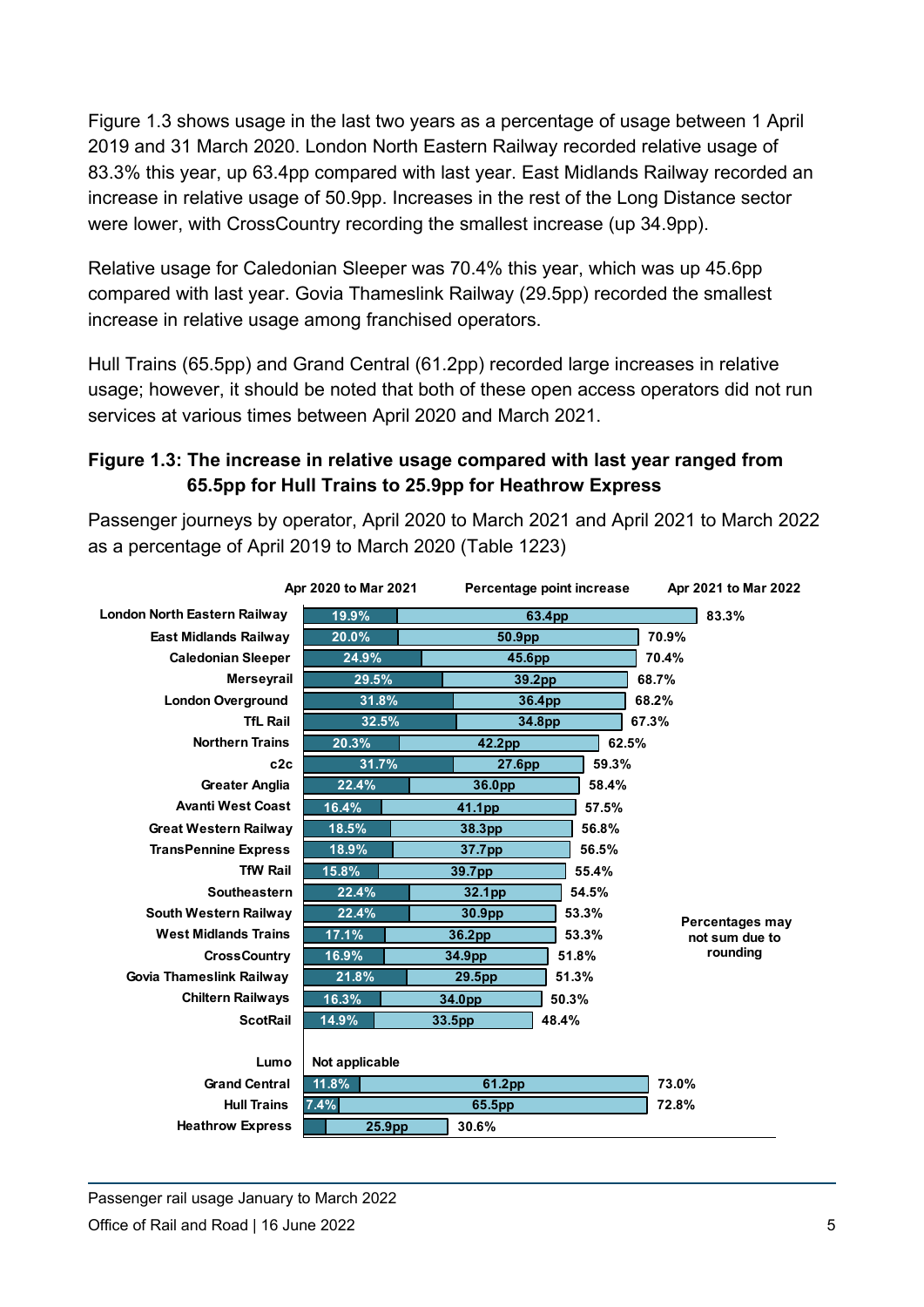# **Franchised rail passenger journeys by ticket type**

There were 819 million franchised passenger journeys made using ordinary fare tickets between 1 April 2021 and 31 March 2022. This is equivalent to 71.7% of the 1.1 billion journeys made two years ago and represents a 45.9pp increase in relative usage on a year ago. Journeys made with advance tickets equated to 84.2% of pre-pandemic usage (two years ago), with a 63.4pp increase in relative usage compared with a year ago. Offpeak tickets (up 49.4pp) and anytime/peak tickets (up 39.0pp) also had substantial increases in relative usage compared with a year ago. Other tickets, which include refunds, recorded a relative usage of 42.2% this year.

### **Figure 1.4: The increase in relative usage in the last year was greatest for advance ticket journeys**

Passenger journeys by ticket type, April 2020 to March 2021 and April 2021 to March 2022 as a percentage of April 2019 to March 2020 (Table 1222)



Relative usage with season tickets (28.4%) was considerably smaller than relative usage with ordinary fare tickets (71.7%). The share of all journeys made using season tickets fell from 35.6% three years ago (April 2018 to March 2019) to 16.9% in the latest year (April 2021 to March 2022).

### **Table 1.1: Season tickets accounted for 16.9% of franchised journeys made this year, which is half of pre-pandemic levels**

Share of franchised passenger journeys made between April and March using ordinary and season tickets, 2018 to 2022 (Table 1222)

| <b>Ticket</b><br><b>Type</b> | 1 April 2018 to<br>31 March 2019 | 1 April 2019 to<br>31 March 2020 | 1 April 2020 to<br>31 March 2021 | 1 April 2021 to<br>31 March 2022 |
|------------------------------|----------------------------------|----------------------------------|----------------------------------|----------------------------------|
| Ordinary                     | 64.4%                            | 66.0%                            | 75.9%                            | 83.1%                            |
| Season                       | 35.6%                            | 34.0%                            | 24.1%                            | 16.9%                            |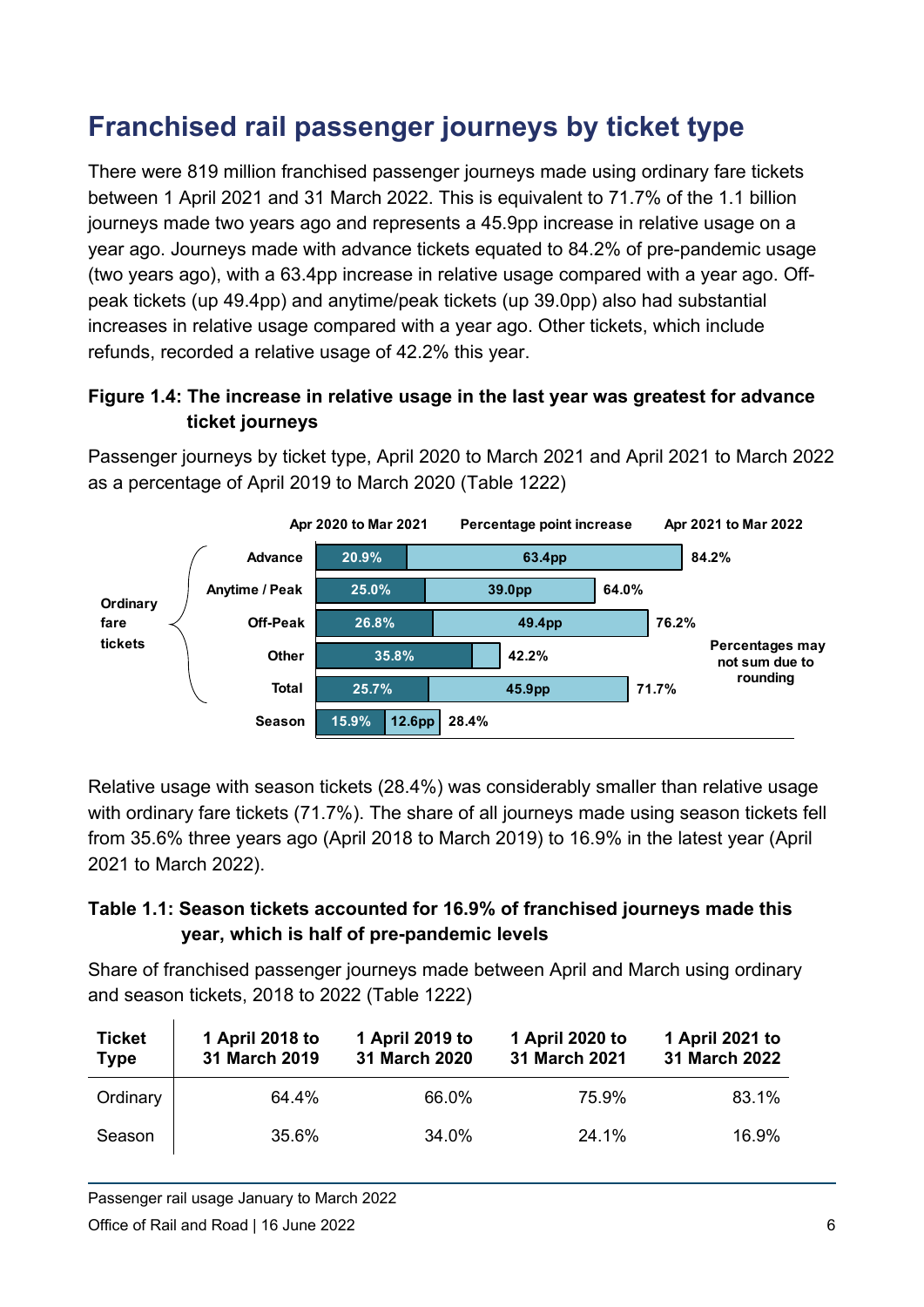# **2. Rail passenger kilometres**

## **Rail passenger kilometres by sector and operator**

A total of 39.1 billion passenger kilometres were recorded in Great Britain between 1 April 2021 and 31 March 2022. This equates to 58.6% of the 66.8 billion kilometres travelled two years ago. Passenger kilometres per journey were 39.5 this year, an increase from 38.4 two years ago.

The London and South East sector recorded 16.2 billion kilometres this year, which equates to 52.9% of the 30.7 billion kilometres recorded two years ago. The Long Distance sector had 13.9 billion kilometres this year (63.9% of the 21.8 billion two years ago), while the Regional sector recorded 8.3 billion kilometres this year (61.3% of the 13.5 billion kilometres two years ago).

Compared with two years ago, the London and South East sector had relatively more passenger journeys (55.9%) this year than kilometres (52.9%). Consequently, passenger kilometres per journey in the sector fell from 25.7 to 24.3, a fall of 5.3%. The Regional sector (up 5.1%) and the Long Distance sector (up 1.8%) recorded longer average journey lengths this year compared with two years ago.

### **Figure 2.1: Average passenger journey lengths in the Regional sector were 5.1% longer this year compared with two years ago**

Franchised passenger journeys and kilometres by sector, April 2021 to March 2022 as a percentage of April 2019 to March 2020, and percentage change in passenger kilometres per journey (Tables 1221 and 1231)



Passenger rail usage January to March 2022 Office of Rail and Road | 16 June 2022 7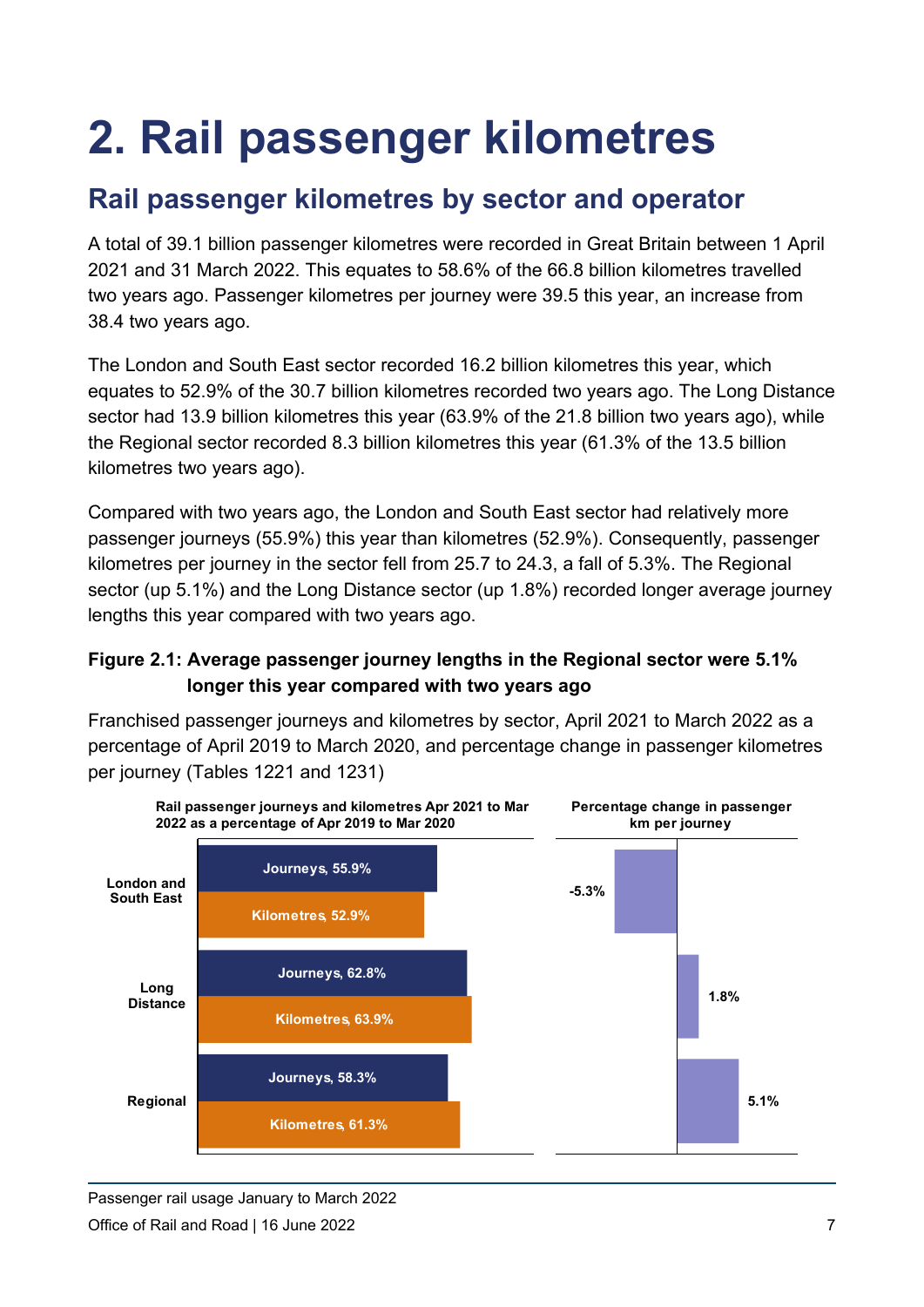At 79.8%, London North Eastern Railway recorded the highest relative usage for passenger kilometres this year. Chiltern Railways recorded the lowest relative usage of the franchised operators at 47.5% of the passenger kilometres travelled two years ago.

Ten franchised operators recorded a longer average journey length this year compared with two years ago. TfW Rail recorded the largest increase at 13.3%. Great Western Railway (up 12.2%) and Northern Trains (up 10.6%) also recorded increases in average journey length of more than 10%. By contrast, the average length of a journey on c2c this year was 12.7% shorter than that recorded two years ago.

### **Figure 2.2: Average journey lengths were shorter this year compared with two years ago for 12 operators**

Passenger kilometres by operator, April 2021 to March 2022 as a percentage of April 2019 to March 2020, and percentage change in passenger kilometres per journey (Tables 1223 and 1233)

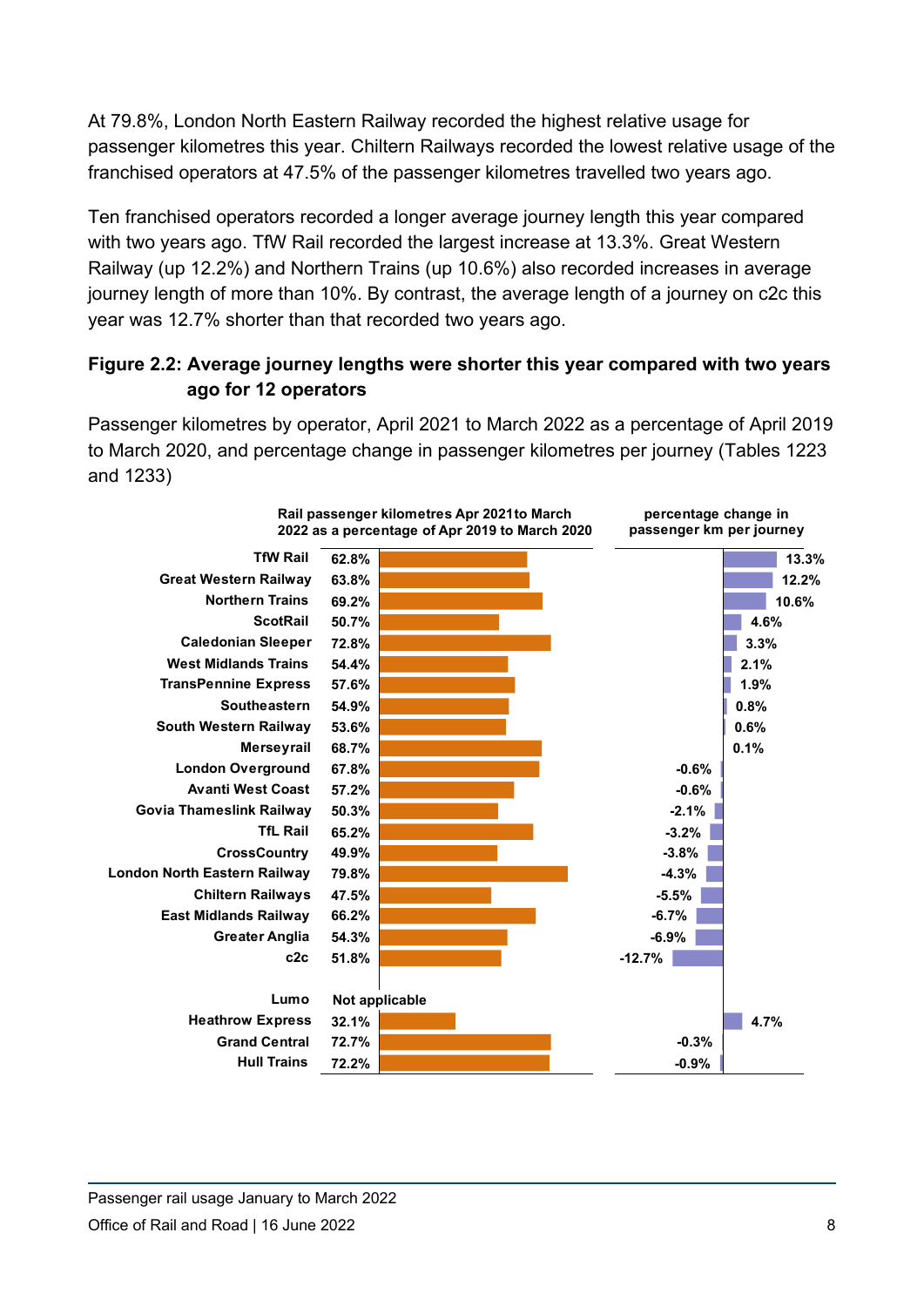## **Rail passenger kilometres by ticket type**

There were 38.5 billion franchised passenger kilometres travelled between 1 April 2021 and 31 March 2022. This is equivalent to 58.3% of the 66.0 billion kilometres travelled two years ago. Advance tickets (75.5%) recorded the highest usage relative to two years ago. This was followed by off-peak tickets (72.7%), anytime/peak tickets (54.7%) and season tickets (25.9%).

Franchised passenger journeys this year were, on average, 39.0 kilometres in length. This is up 2.3% on the 38.1 kilometres recorded two years ago. At 14.6%, anytime/peak tickets recorded the largest fall in average journey length this year compared with two years ago. This was followed by advance tickets (down 10.3%), season tickets (down 8.9%) and offpeak tickets (down 4.5%).

All four ticket types recorded falls in average journey length despite the overall increase in journey length. This is because relatively more journeys were made in the advance and off-peak ticket categories this year. Journeys made on such tickets tend to be longer in distance.

### **Figure 2.3: Average journey lengths were shorter this year compared with two years ago for all ticket types**

Passenger kilometres by ticket type, April 2021 to March 2022 as a percentage of April 2019 to March 2020, and percentage change in passenger kilometres per journey (Tables 1222 and 1232)



Other tickets are not presented separately due to negative kilometre figures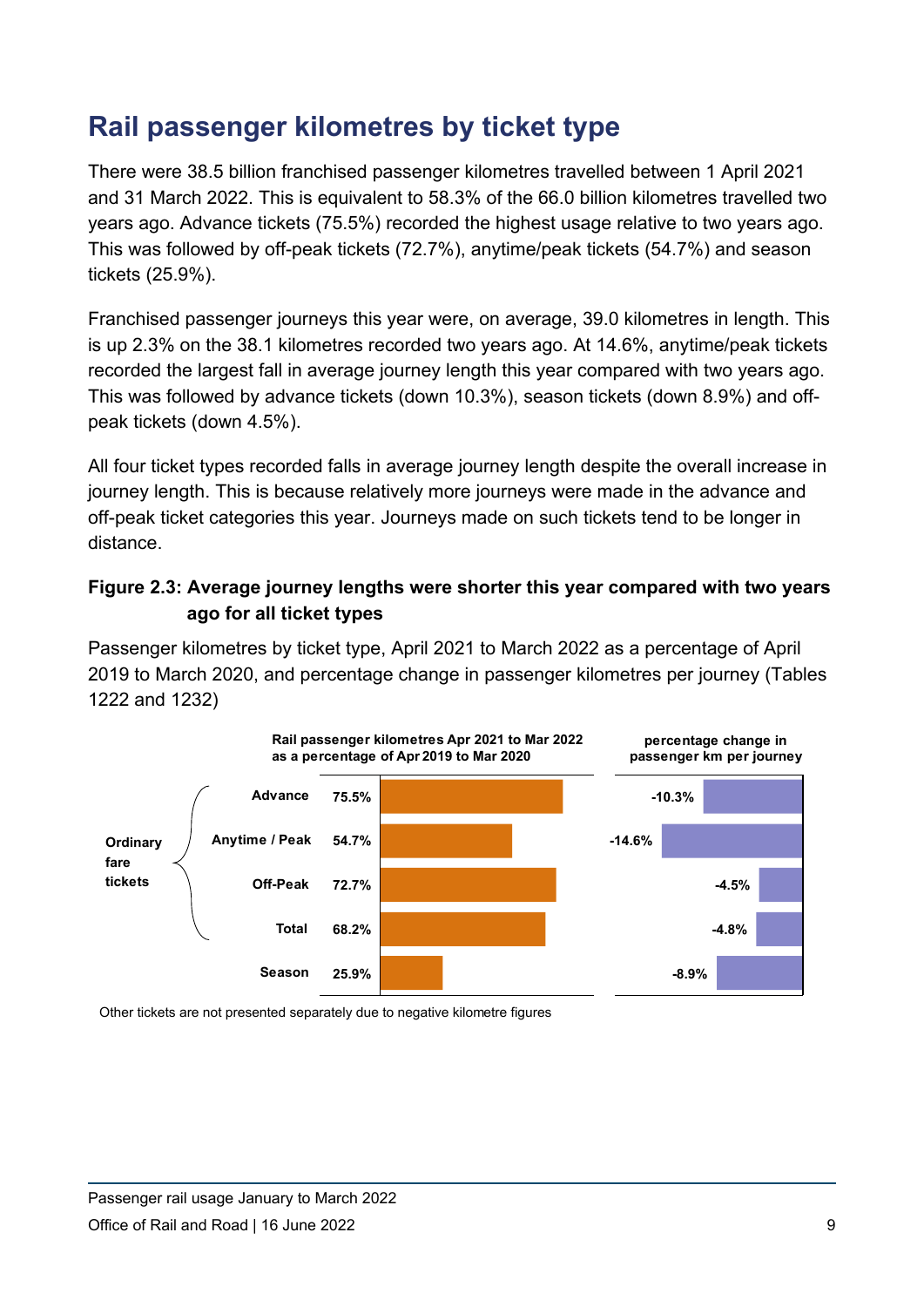# **3. Rail passenger revenue**

## **Rail passenger revenue by sector**

Passenger revenue data portal tables 1211 (revenue by sector) and 1212 (revenue by ticket type) have been adjusted to show historic revenue figures in real terms (November 2021 prices for annual data and January to March 2022 prices for quarterly data).

Total passenger revenue in Great Britain between 1 April 2021 and 31 March 2022 was £5.9 billion. This equates to 54.0% of the £11.0 billion two years ago (when using November 2021 prices).

Franchised passenger revenue per journey was £5.92 this year. This is down 4.9% compared with two years ago. Franchised passenger revenue per kilometre was 15.2p this year, which was down 7.0% compared with two years ago. The Regional sector generated 12.8p for every passenger kilometre this year. This was down 0.1% compared with two years ago. The London and South East sector recorded 17.3p per passenger kilometre this year. This was down 2.1% compared with two years ago.

The Long Distance sector generated 14.2p per passenger kilometre this year, down 14.9% compared with two years ago.

### **Figure 3.1: Average revenue per passenger kilometre in the Long Distance sector was 14.9% less this year than it was two years ago**

Franchised passenger kilometres and revenue by sector, April 2021 to March 2022 as a percentage of April 2019 to March 2020 (November 2021 prices), and percentage change in passenger revenue per kilometre (Tables 1231 and 1211)



Passenger rail usage January to March 2022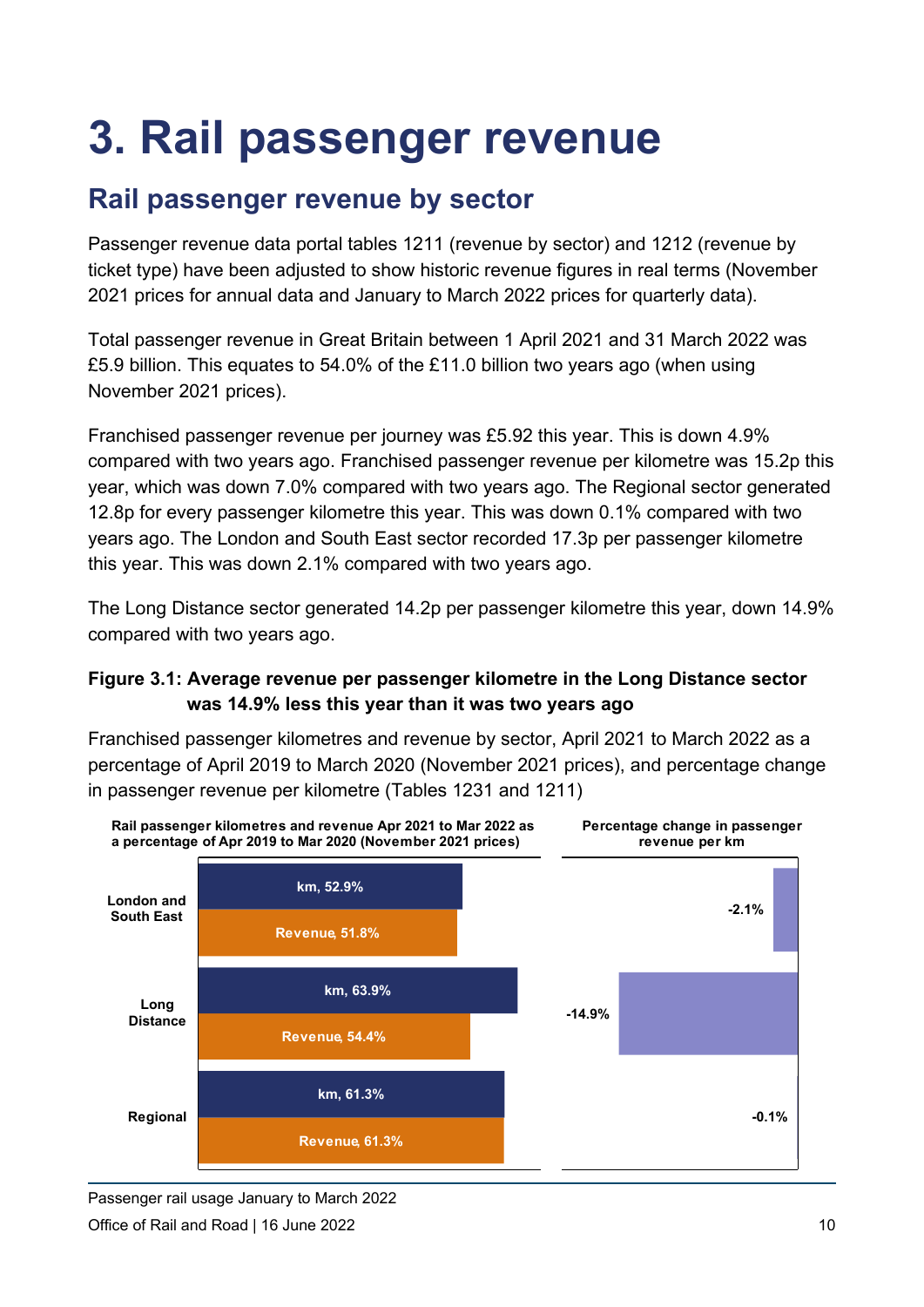## **Rail passenger revenue by ticket type**

Ordinary tickets accounted for £5.3 billion of franchised passenger revenue between 1 April 2021 and 31 March 2022. This equates to 61.9% of the £8.6 billion generated by such tickets in two years ago (when using November 2021 prices). Season tickets accounted for £526 million of franchised passenger revenue this year. This equates to 24.0% of the £2.2 billion earned two years ago.

Season tickets generated 13.1p per passenger kilometre this year, which was down 7.2% on the 14.1p recorded two years ago. Off-peak tickets generated 3.6% less revenue per passenger kilometre this year compared with two years ago.

Anytime/peak and advance tickets generated substantially less revenue per franchised passenger kilometre compared with before the pandemic. Both of these ticket types generated 9.5% less revenue per passenger kilometre this year compared with two years ago. These decreases have contributed to the decline in revenue per passenger kilometre in the Long Distance sector.

### **Figure 3.2: Average revenue per passenger kilometre was lower this year compared with two years ago for all ticket types**

Passenger revenue by ticket type, April 2021 to March 2022 as a percentage of April 2019 to March 2020 (November 2021 prices), and percentage change in passenger kilometres per journey (Tables 1232 and 1212)



Other tickets are not presented separately due to negative kilometre figures.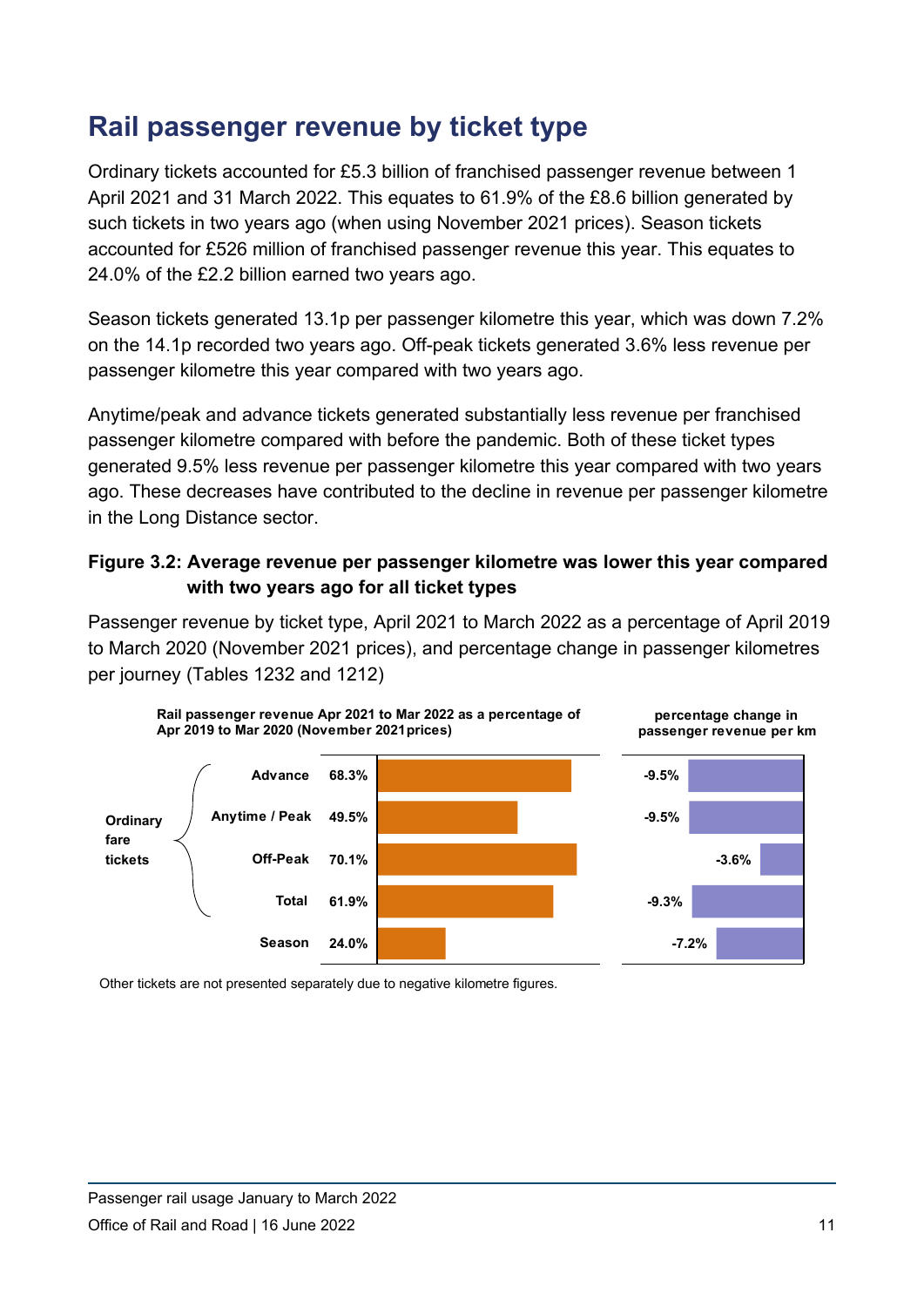# **4. Passenger train kilometres**

A total of 466 million passenger train kilometres were operated between 1 April 2021 and 31 March 2022. This equates to 84.6% of the train kilometres operated two years ago.

TfL Rail recorded 6.6 million train kilometres this year, which was up 40.5% compared with two years ago. This can be partly attributed to the [transfer of London Paddington to](https://tfl.gov.uk/info-for/media/press-releases/2019/december/tfl-rail-will-operate-services-to-reading-from-15-december)  [Reading stopping services to TfL Rail from Great Western](https://tfl.gov.uk/info-for/media/press-releases/2019/december/tfl-rail-will-operate-services-to-reading-from-15-december) Railway on 15 December 2019. For the other franchised operators, train kilometres as a proportion of two years ago ranged from 104.6% for London Overground to 65.6% for CrossCountry.

### **Figure 4.1: Fourteen franchised train operators ran less than 90% of their train kilometres operated two years ago**

Passenger train kilometres by operator, April 2021 to March 2022, and as a percentage of April 2019 to March 2020 (Table 1243)

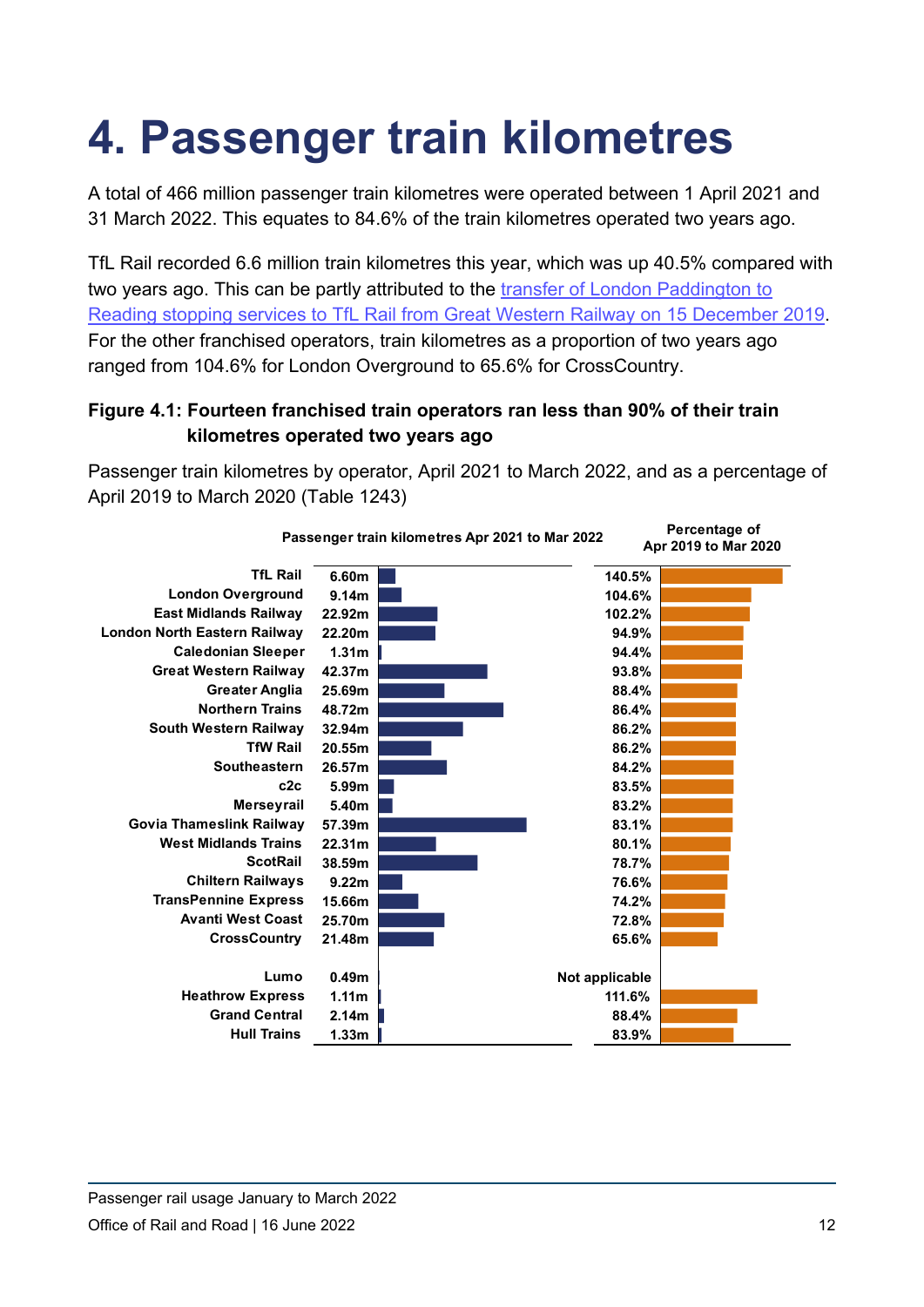# **5. Annexes**

## **Annex 1 – Definitions**

- **Passenger journeys** are estimated based on travel from an origin station to a destination station. For the purpose of these statistics, where travel includes one or more changes of train, each train used is counted as one journey. For example, a journey from Leicester to Manchester would be classed as two journeys due to the need to change trains. This differs from the definition used in the Regional Rail [Usage](https://dataportal.orr.gov.uk/statistics/usage/regional-rail-usage/) statistical release, which would class this example as one journey.
- **Passenger kilometres** are calculated by multiplying the number of passenger journeys on a particular flow by the number of corresponding track kilometres between stations**.**
- **Passenger revenue** statistics include all ticket revenue and miscellaneous charges associated with passenger travel on national railways.
- **Passenger train kilometres** refers to the number of train kilometres (million) travelled by revenue earning passenger trains, sourced from Network Rail's Track Access Billing System (TABS). It replaced timetabled train kilometres on 1 October 2015. Train kilometres run on other infrastructure, such as London Overground, are not included. TABS still covers the Core Valley Lines, which were transferred to [Amey Keolis Limited \(AKIL\) on 28 March 2020,](https://tfwrail.wales/about-us/metro/core-valley-lines-infrastructure-manager) so data remain comparable over time.
- The data presented in this release are for **mainline operators** in Great Britain. The data do **not** include Eurostar, London Underground, light rail, heritage and charter services. **Franchised operators** run services as part of contracts awarded by government. Data for such operators are also presented for three **sectors**:
	- o **London and South East** based on the British Rail Network South East services, this sector includes commuter trains in the London area and inter-urban services in South East England. It extends as far west as Bristol and Exeter (both South Western Railway) and as far northwest as Kidderminster (Chiltern Railways). All Greater Anglia services are included in this sector for passenger rail usage purposes. Southeastern high speed services are included too.
	- o **Long-distance** based on the British Rail InterCity services, this sector covers Long-distance services on the East Coast, West Coast, Midland, and Great Western mainlines. Some CrossCountry services are also included.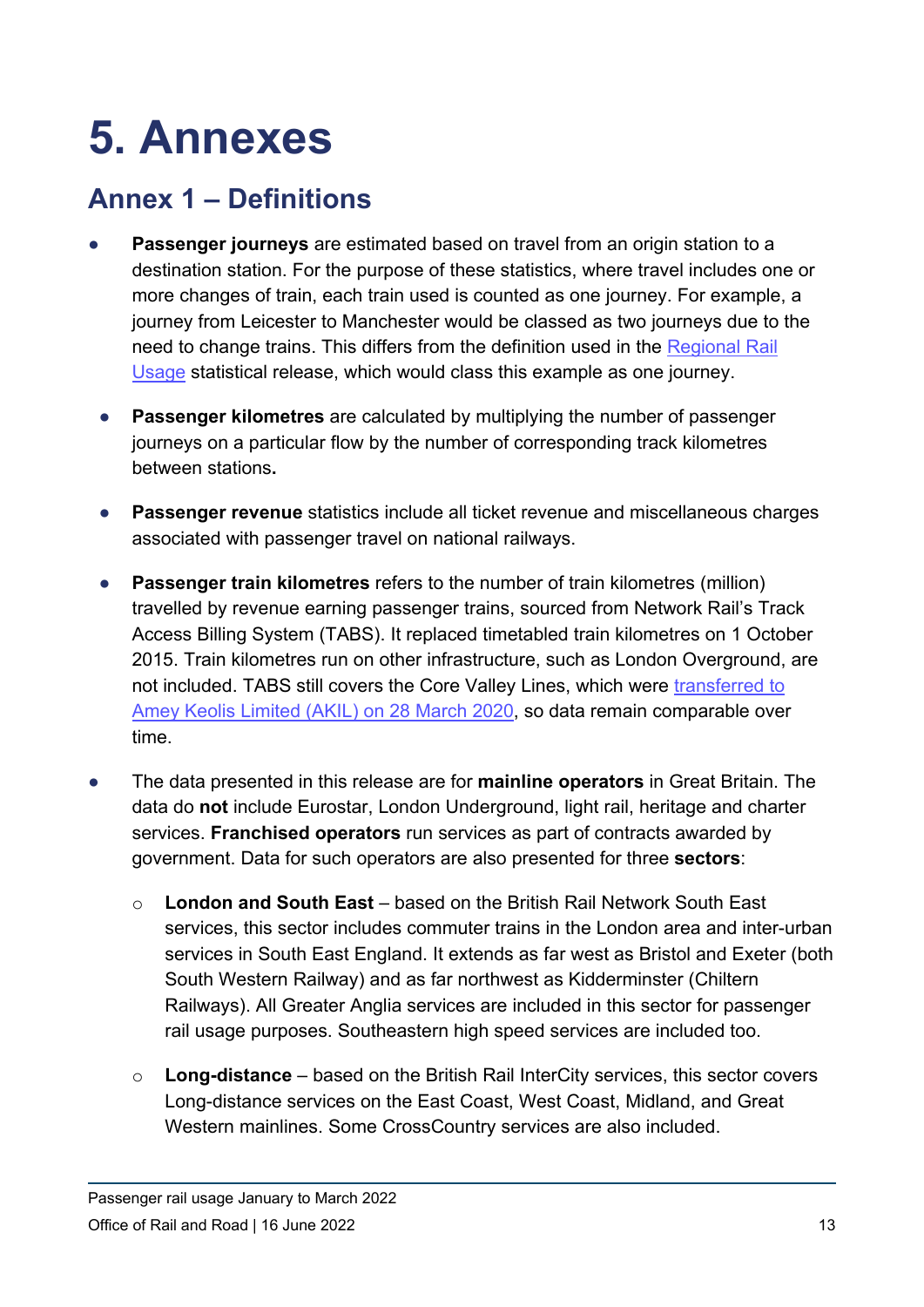- o **Regional** based on the British Rail Regional Railways services, this sector covers other services. This includes both the ScotRail and TfW Rail<sup>[1](#page-13-0)</sup> franchises. TransPennine Express and Caledonian Sleeper are included in this sector for passenger rail usage purposes. Some CrossCountry services are also included.
- **Open access (non-franchised) operators** licenced by the Office of Rail and Road to run services on specific routes. The datasets that accompany this publication contain data for such operators: **Grand Central**, **Heathrow Express**, **Hull Trains**, **Lumo** (began running services on 25 October 2021), and **Wrexham & Shropshire** (ceased trading 28 January 2011).

#### ● **Ticket types:**

- o **Advance** (ordinary ticket) single one-way tickets for a specific train. They are usually cheaper than other ticket types.
- o **Anytime/peak** (ordinary ticket) fully flexible tickets that can be used on most trains and at most times. They are usually more expensive.
- o **Off-Peak** (ordinary ticket) cheaper than anytime fares but cannot be used during busier times of day.
- o **Other** (ordinary ticket) includes usage on regional products, rover tickets, some group tickets, and package products (e.g. includes accommodation and/or onward travel with other forms of transport). Non-travel income (e.g. car parking) is also included in this category for passenger revenue, as too are **refunds**, which can result in this category showing negative numbers.
- o **Season** allow unlimited travel between two locations for a specified period (from a week up to a year). Such tickets are generally cheaper than daily return tickets for those travelling more than three times a week. The number of journeys estimated for a season ticket varies by the length of the period. For example, 480 journeys are assumed to have been made for each annual season ticket sold. The coronavirus (COVID-19) pandemic necessitated the use of an alternative methodology for estimating usage with season tickets between 1 April 2020 and 31 March 2021. This is described on the next page.

Further information on the operators in each of the three sectors as well as the journey factors for the main season tickets can be found in the quality and methodology report on the [passenger rail usage page.](https://dataportal.orr.gov.uk/statistics/usage/passenger-rail-usage)

Passenger rail usage January to March 2022

<span id="page-13-0"></span><sup>&</sup>lt;sup>1</sup> Includes journeys made on TfW Rail services operated on the Core Valley Lines.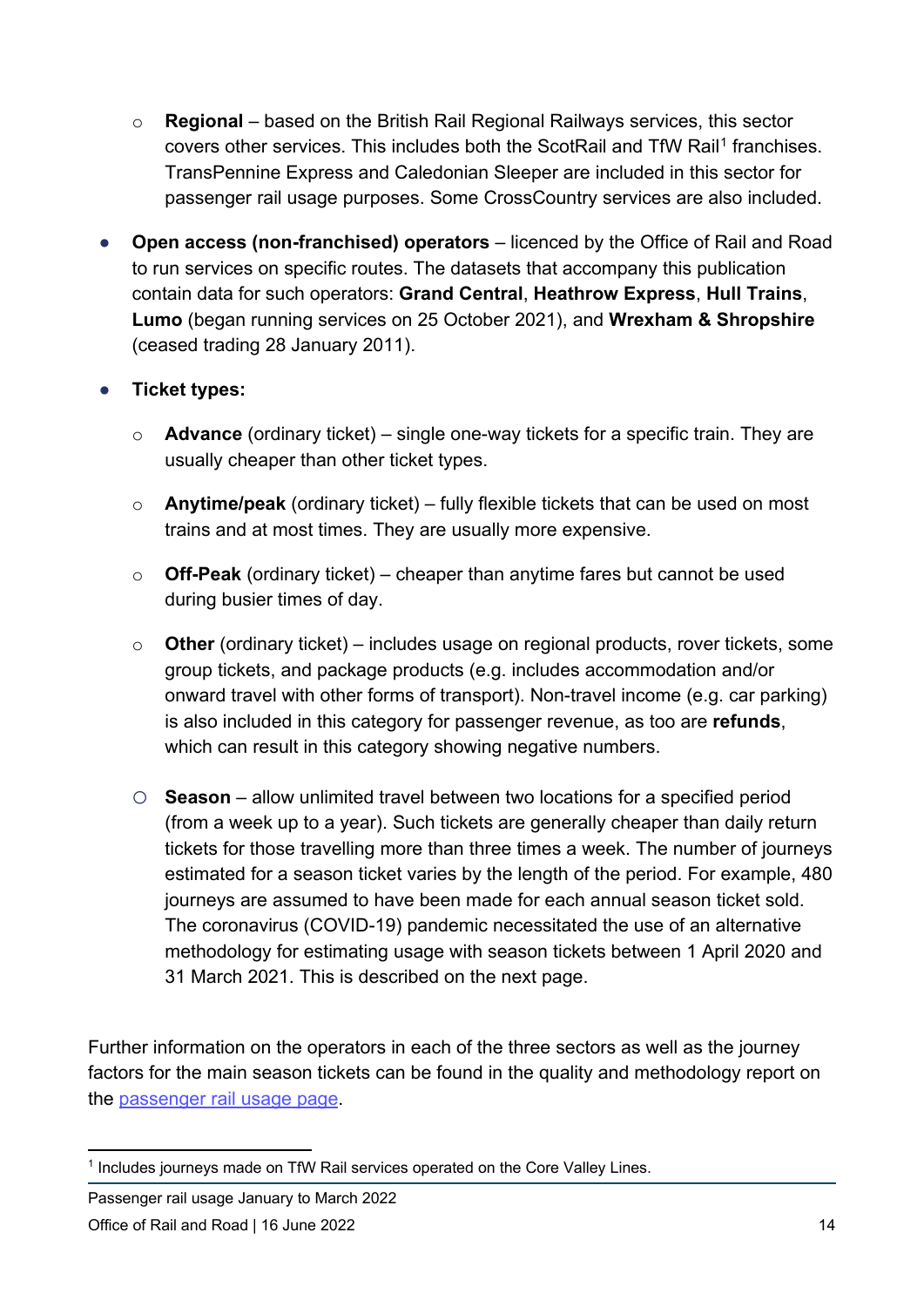# **Annex 2 – Quality and methodology**

## **Primary data source – LENNON system**

Most of the data contained within this statistical release are sourced from the rail industry's LENNON (Latest Earnings Networked Nationally Over Night) ticketing and revenue system. The statistics presented here use the post-allocation dataset within LENNON that distributes passenger journeys, kilometres and revenue to the train operators. Where travel includes one or more changes of train, each train used is counted as one journey. This is different to [Regional rail usage](https://dataportal.orr.gov.uk/statistics/usage/regional-rail-usage/) that uses the pre-allocation dataset. For that release, journeys are based on the origin and destination named on a ticket and do not take into account any changes of train. It therefore produces slightly lower estimates than the total journeys in this Passenger rail usage statistical release.

LENNON is primarily an accounting tool, which inevitably faces limitations for estimating usage precisely. For further information on the limitations of the data, please see the [Passenger rail usage quality and methodology report.](https://dataportal.orr.gov.uk/media/1234/passenger-usage-quality-report.pdf)

## **Impact of the coronavirus (COVID-19) pandemic**

In response to the pandemic, the UK government issued advice against all unnecessary [travel was announced on 16 March 2020,](https://www.gov.uk/government/speeches/pm-statement-on-coronavirus-16-march-2020) with [further guidance on 'staying at home' on 23](https://www.gov.uk/government/speeches/pm-address-to-the-nation-on-coronavirus-23-march-2020)  [March 2020 \('lockdown'\).](https://www.gov.uk/government/speeches/pm-address-to-the-nation-on-coronavirus-23-march-2020) This in turn resulted in a large number of refund applications for both ordinary and season tickets. The LENNON system does not remove existing records when a refund is processed. Instead, a negative item of usage is created to offset the original usage. These records are categorised in the "other" ticket category.

When a monthly or annual season ticket is purchased, the estimated usage is distributed in the post-allocation dataset over the period for which the ticket is valid. For example, an annual season ticket purchased on 6 January 2020 will contribute usage through to 5 January 2021. Refunds for such season tickets are distributed in LENNON in the same way as the original season ticket. However, they are only done so from the point at which the refund is issued. Moreover, there will be unused tickets for which refunds were not claimed.

Given that the pandemic affected usage towards only the end of the quarter, no changes were made to the methodology for the [Passenger rail usage January to March 2020](https://dataportal.orr.gov.uk/media/1740/passenger-rail-usage-2019-20-q4.pdf)  [release](https://dataportal.orr.gov.uk/media/1740/passenger-rail-usage-2019-20-q4.pdf) with an acknowledgment that usage was likely to have been slightly overstated due to many expected refunds having not been issued. However, had the regular methodology been used in its entirety between 1 April 2020 and 31 March 2021, a more substantial overestimate of usage for each quarter would have resulted. The estimates for usage with advance, anytime, and off-peak tickets were made in the usual way as such tickets are very likely to have been purchased between 1 April 2020 and 31 March 2021.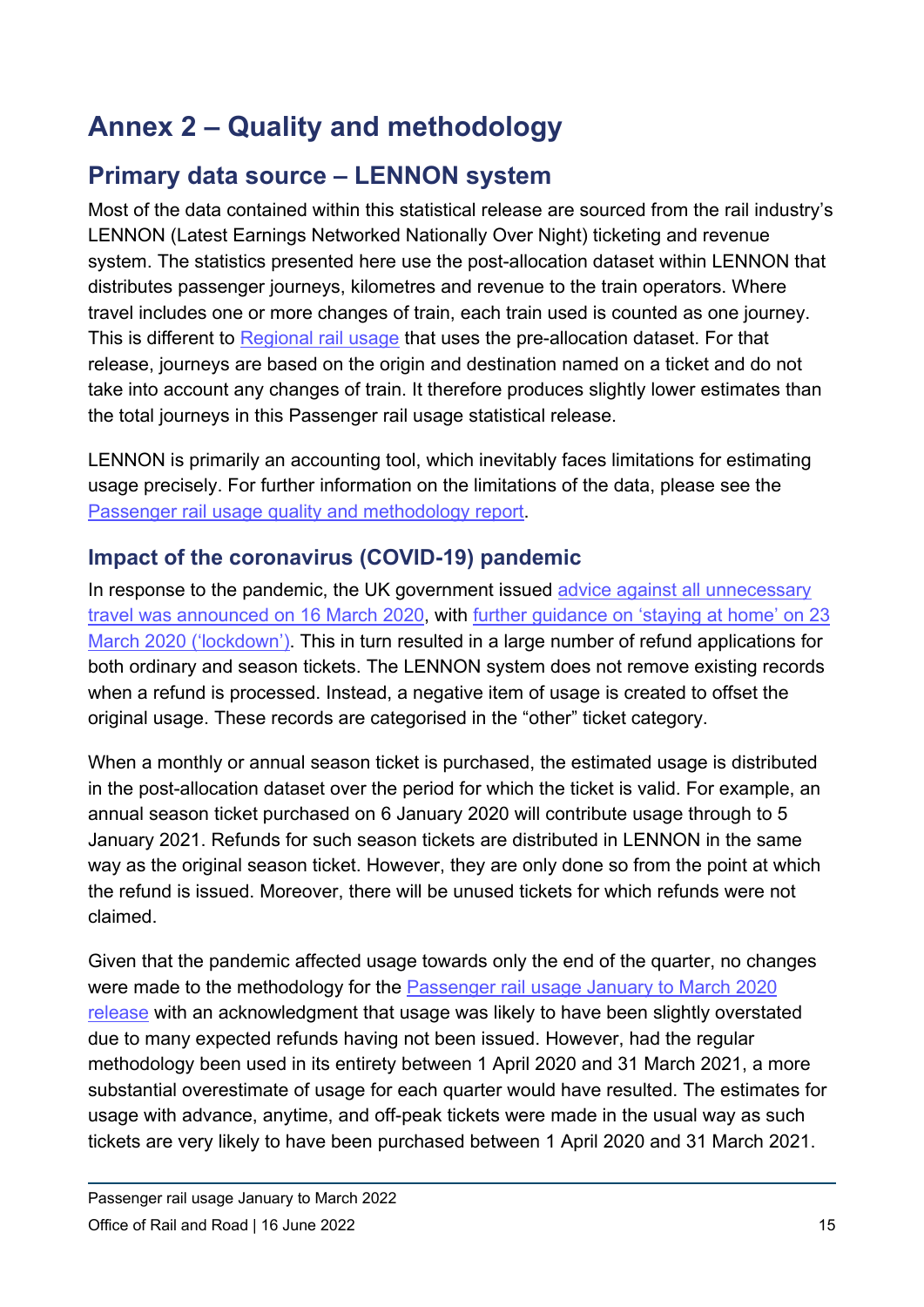These were supplemented with estimates for usage with season and other tickets using alternative methodologies.

For both season tickets and other tickets there is more uncertainty around the estimates between 1 April 2020 and 31 March 2021 compared with previous years. The number of journeys using season tickets was estimated using a combination of pre-allocation (sales) data, which attributes all expected usage to the point of purchase, and weekly season ticket usage in the post-allocation data, which splits usage by train operator. The methodology was refined for the October to December 2020 quarterly release to provide a better estimate of the distribution of journeys made with season tickets between train operators and sectors.

Usage with other ticket types includes an estimate for refunds that were not related to tickets purchased before the start of the pandemic. This was done by assessing refund rates against train service reliability. It should be noted that the refund estimates for the October to December 2020 quarter are likely to underestimate the actual extent to which purchased tickets were **not** used. The increase in the prevalence of the coronavirus during the quarter resulted in more restrictions on movement around Britain. In particular, plans to allow travel during the Christmas holiday were scaled back or abandoned completely. Even where refunds were made available, such as [in England for passengers who had](https://www.theguardian.com/world/2020/dec/21/passengers-england-refunds-cancelled-christmas-travel-covid)  [booked rail travel during the Christmas travel window,](https://www.theguardian.com/world/2020/dec/21/passengers-england-refunds-cancelled-christmas-travel-covid) the limitations of the LENNON system mean that it was not possible to quantify the level of refunds due to new travel restrictions.

The methodology used to estimate usage prior 1 April 2020 was reinstated from 1 April 2021 onwards.

## **Other data sources**

The passenger journey and kilometre data from LENNON are supplemented by data provided directly to the Office of Rail and Road from five train operators as LENNON does not contain all journeys and associated passenger kilometres. These include journeys made on tickets such as operator specific tickets and PTE multi-modal tickets. Most of the revenue associated with such journeys is captured by the LENNON system.

The estimates for London Overground passenger journeys and kilometres are adjusted to align with data captured by the operator's train load weight system.

Data for the actual passenger train kilometres are sourced from Network Rail's Track Access Billing System (TABS).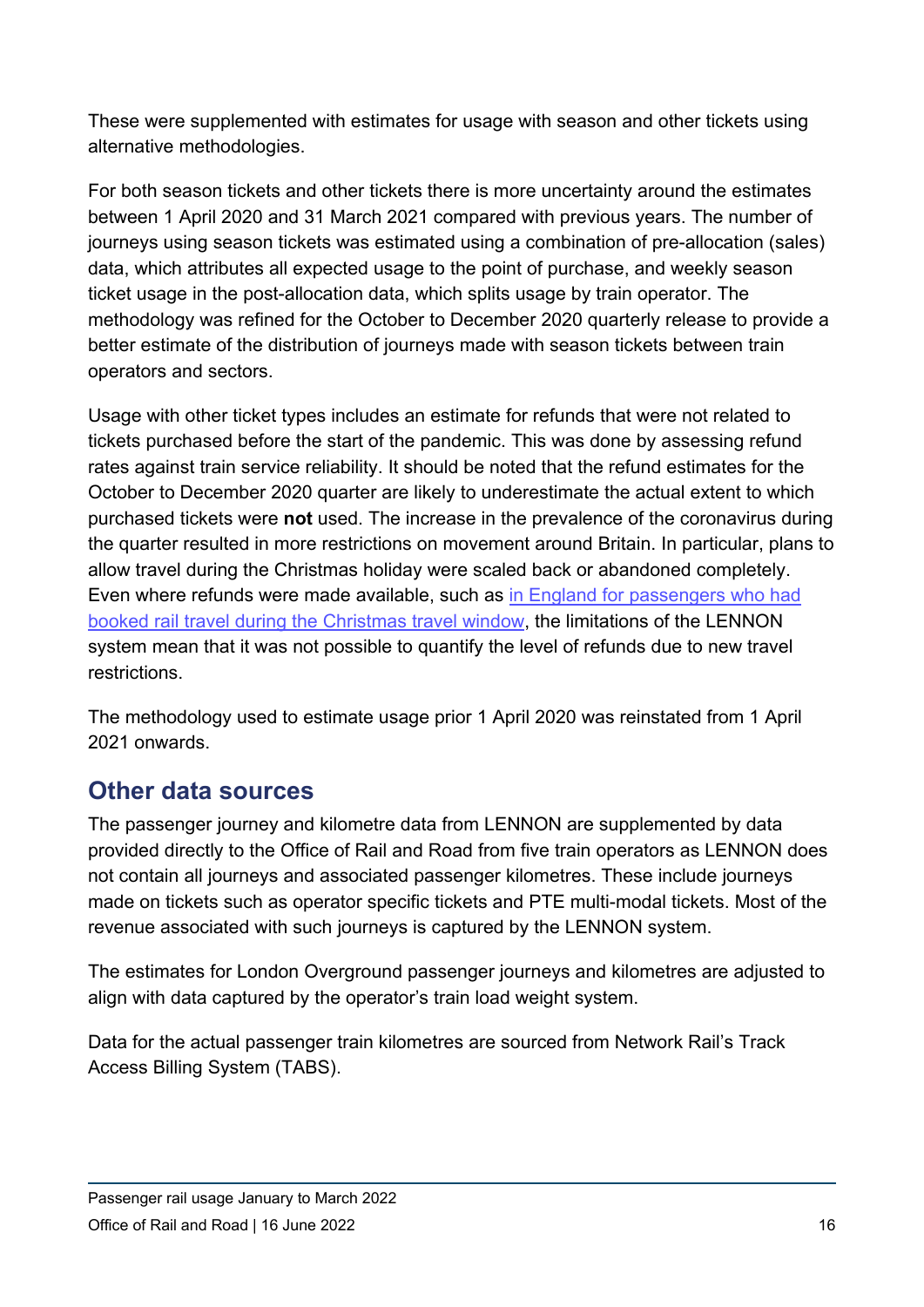## **Revisions**

There have been no revisions to historic data in this release. Details of previous revisions can be found in the [Revisions log.](https://dataportal.orr.gov.uk/footer/revisions-log/)

Further information on data sources, quality and the methodology used to calculate the data within this release can be found in the Passenger rail usage quality and methodology [report.](https://dataportal.orr.gov.uk/media/1234/passenger-usage-quality-report.pdf)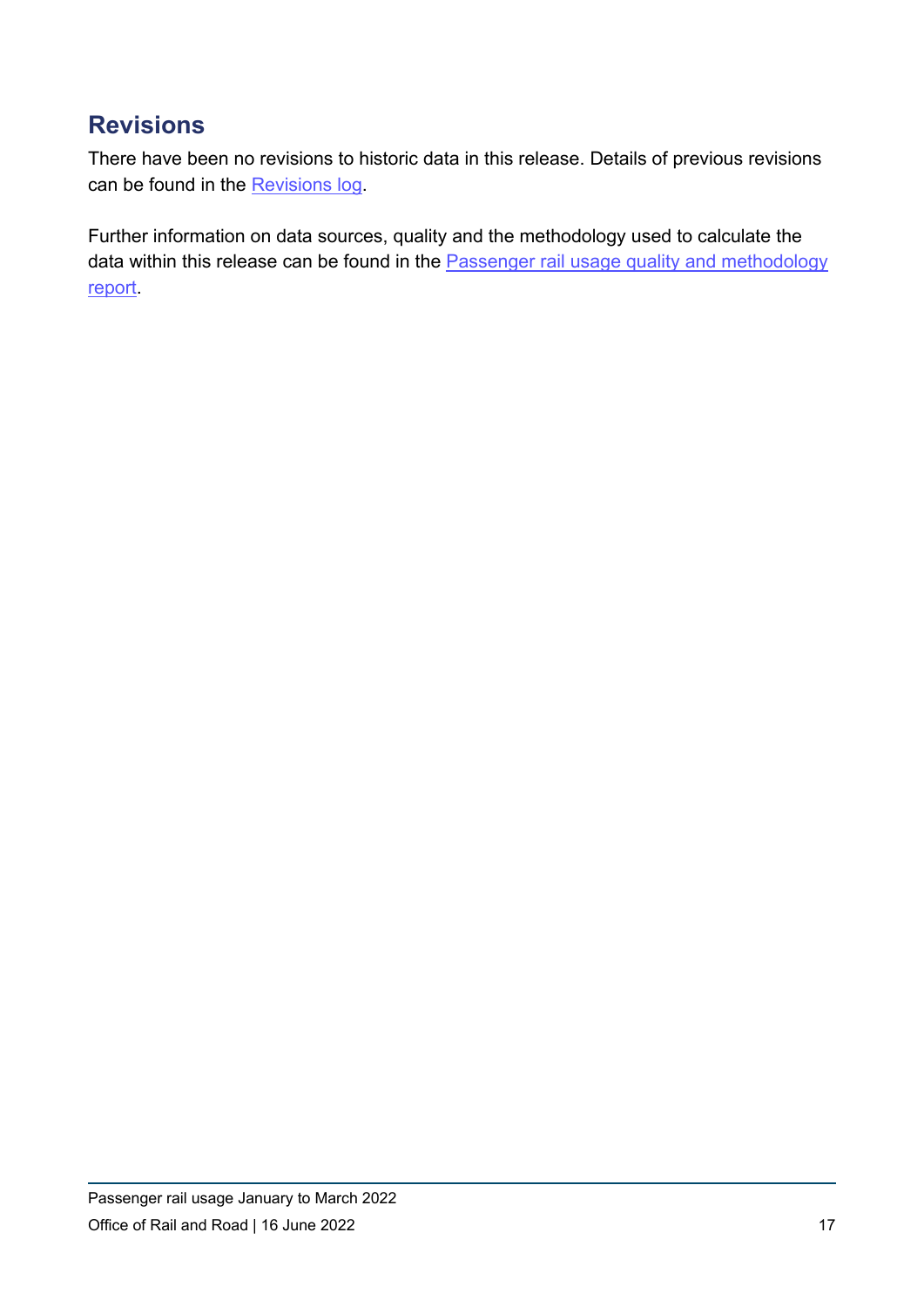## **How these statistics can and cannot be used**

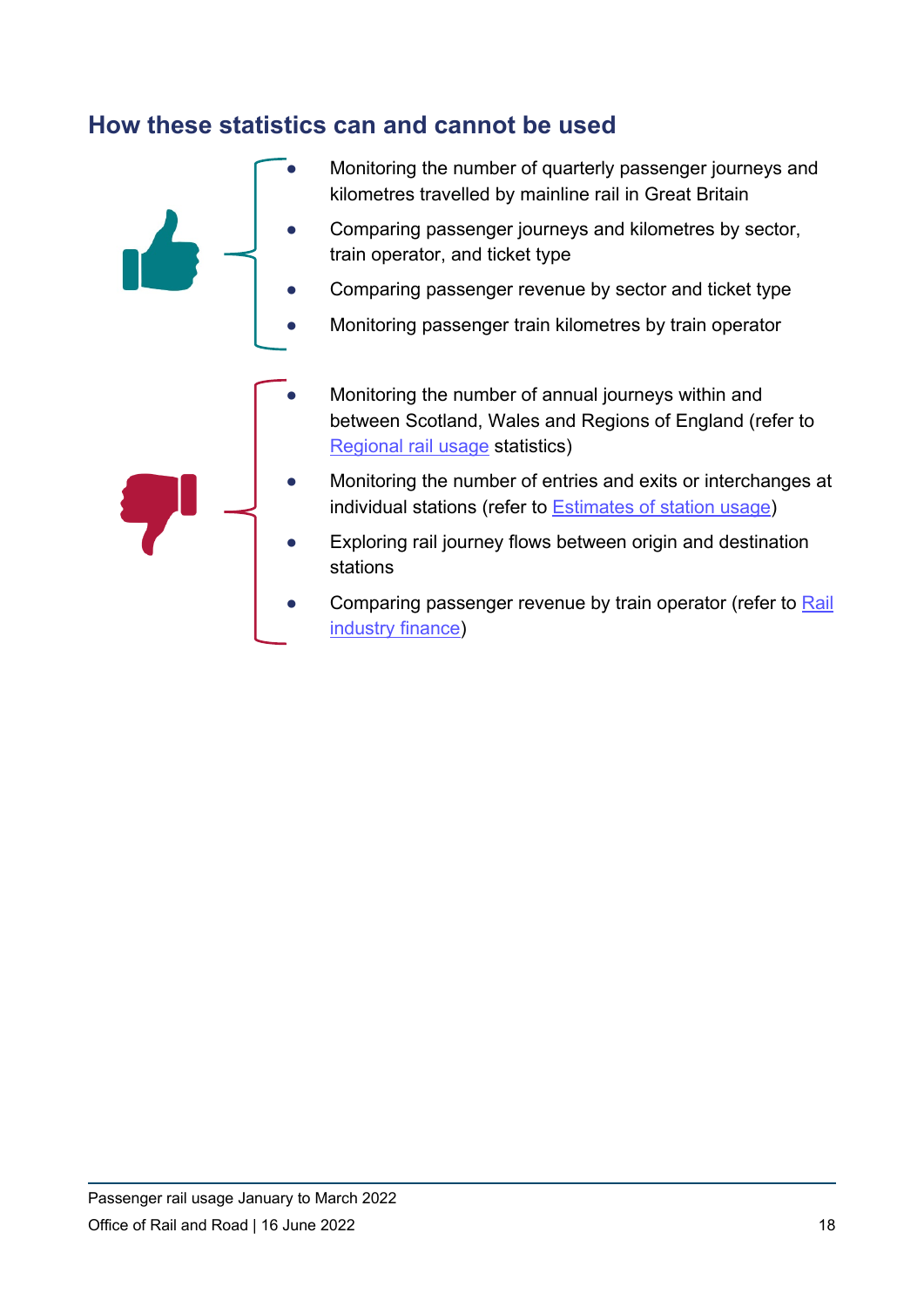## **Annex 3 – List of data tables associated with this release and other related statistics**

## **Data tables**

All data tables can be accessed on the [data portal](https://dataportal.orr.gov.uk/) free of charge in OpenDocument Spreadsheet (.ods) format. We can also provide data in csv format on request.

All tables associated with this release can be found under the Data tables heading at the bottom of the [Passenger rail usage page.](https://dataportal.orr.gov.uk/statistics/usage/passenger-rail-usage)

Passenger revenue data portal tables 1211 (revenue by sector) and 1212 (revenue by ticket type) have been adjusted to show historic revenue figures in real terms (November 2021 prices for annual data and January to March 2022 prices for quarterly data). The franchised revenue per passenger kilometre and per passenger journey table (1210) now includes nominal figures as well as real terms figures. The columns for total franchised passenger usage in tables 1211, 1212, 1221, 1222, 1231, and 1232 have been removed. These tables now include a column for total usage, which combines total franchised usage with usage on open access operators.

## **Passenger journeys**

- Passenger journeys annual Table 1220
- Passenger journeys by sector quarterly Table 1221
- Passenger journeys by ticket type quarterly Table 1222
- Passenger journeys by operator quarterly Table 1223

## **Passenger kilometres**

- Passenger kilometres annual Table 1230
- Passenger kilometres by sector quarterly Table 1231
- Passenger kilometres by ticket type quarterly Table 1232
- Passenger kilometres by operator quarterly Table 1233

### **Passenger revenue**

- Passenger revenue by sector quarterly Table 1211
- Passenger revenue by ticket type quarterly Table 1212
- Revenue per passenger kilometre and per passenger journey (franchised only) quarterly – Table 1210

## **Passenger train kilometres**

Passenger train kilometres by operator - quarterly – Table 1243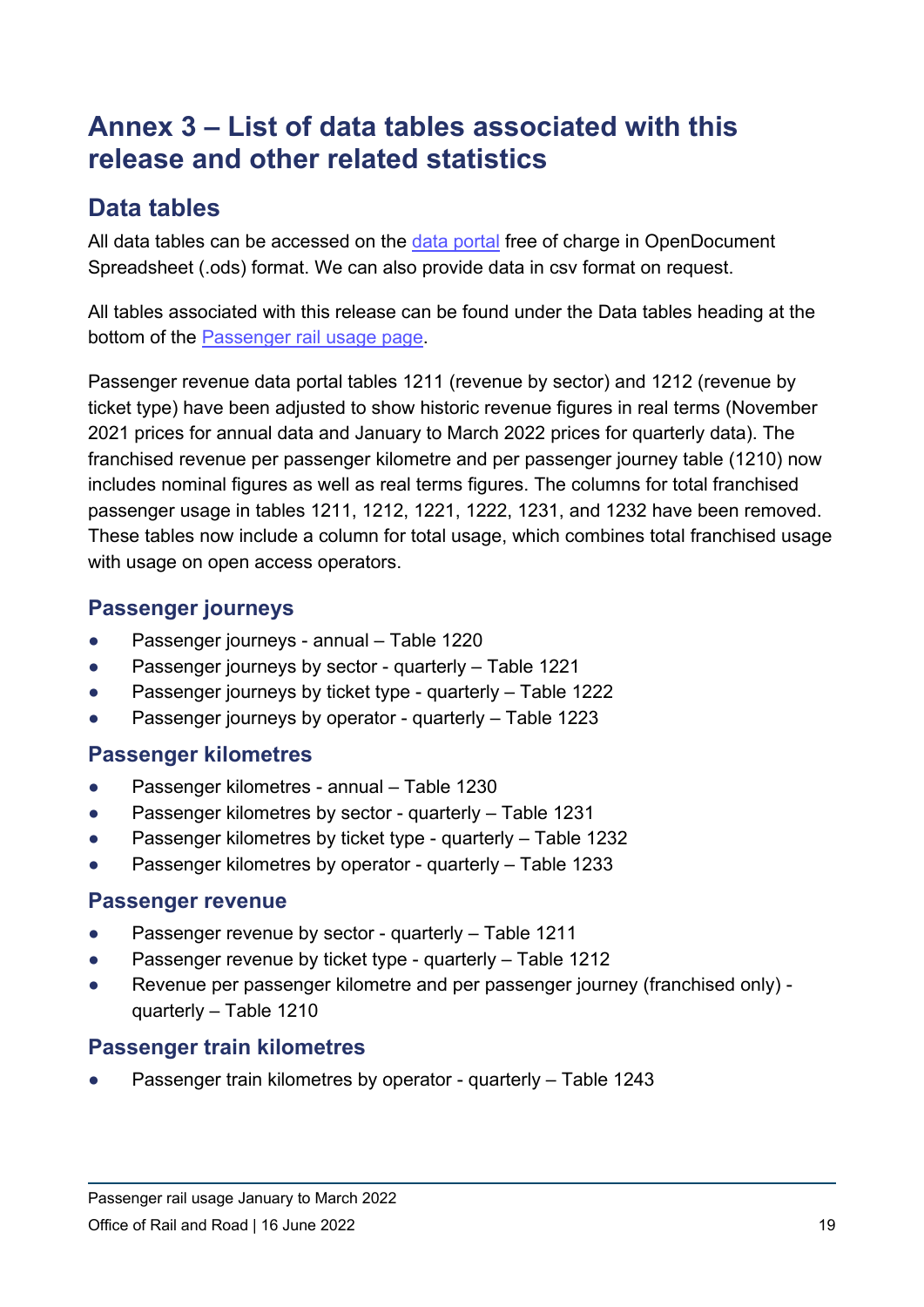## **Other related data**

The [Department for Transport \(DfT\) also publishes](https://www.gov.uk/government/organisations/department-for-transport/series/rail-statistics) some [rail](https://www.gov.uk/government/statistics/rail-passenger-numbers-and-crowding-on-weekdays-in-major-cities-in-england-and-wales-2020) statistics. For example, rail [passenger numbers and overcrowding on weekdays in major cities.](https://www.gov.uk/government/statistics/rail-passenger-numbers-and-crowding-on-weekdays-in-major-cities-in-england-and-wales-2020)

[DfT also publishes statistics on public transport](https://www.gov.uk/government/statistical-data-sets/tsgb06) including [statistics on the usage of the](https://assets.publishing.service.gov.uk/government/uploads/system/uploads/attachment_data/file/761672/rai0108.ods)  [Channel Tunnel.](https://assets.publishing.service.gov.uk/government/uploads/system/uploads/attachment_data/file/761672/rai0108.ods)

For more information on COVID-19 impacts see:

- [Transport use during the COVID-19 pandemic \(Department for Transport\)](https://www.gov.uk/government/statistics/transport-use-during-the-coronavirus-covid-19-pandemic)
- *[All Change? Travel tracker \(Department for Transport\)](https://assets.publishing.service.gov.uk/government/uploads/system/uploads/attachment_data/file/902845/all-change-travel-tracker-wave-1-summary-for-the-department-for-transport.pdf)*
- [Coronavirus and the social impacts on Great Britain \(Office for National Statistics\)](https://www.ons.gov.uk/peoplepopulationandcommunity/healthandsocialcare/healthandwellbeing/bulletins/coronavirusandthesocialimpactsongreatbritain/4september2020)
- [Public transport journeys by type of transport \(Transport for London\)](https://data.london.gov.uk/dataset/public-transport-journeys-type-transport)

## **European comparisons**

Comparisons with railways in the rest of Europe are available [between 1990 and](https://ec.europa.eu/transport/media/media-corner/publications_en) 2018 for [passenger kilometres](https://ec.europa.eu/transport/media/media-corner/publications_en) and [between April 2018 and September 2020 for passenger](https://ec.europa.eu/eurostat/databrowser/view/rail_pa_quartal/default/table?lang=en)  [journeys.](https://ec.europa.eu/eurostat/databrowser/view/rail_pa_quartal/default/table?lang=en) More recent data from other European countries are published in the [IRG-Rail](https://irg-rail.eu/irg/news/press-release/362,Tenth-Annual-Market-Monitoring-Report-published.html)  [Tenth Annual Market Monitoring Report.](https://irg-rail.eu/irg/news/press-release/362,Tenth-Annual-Market-Monitoring-Report-published.html)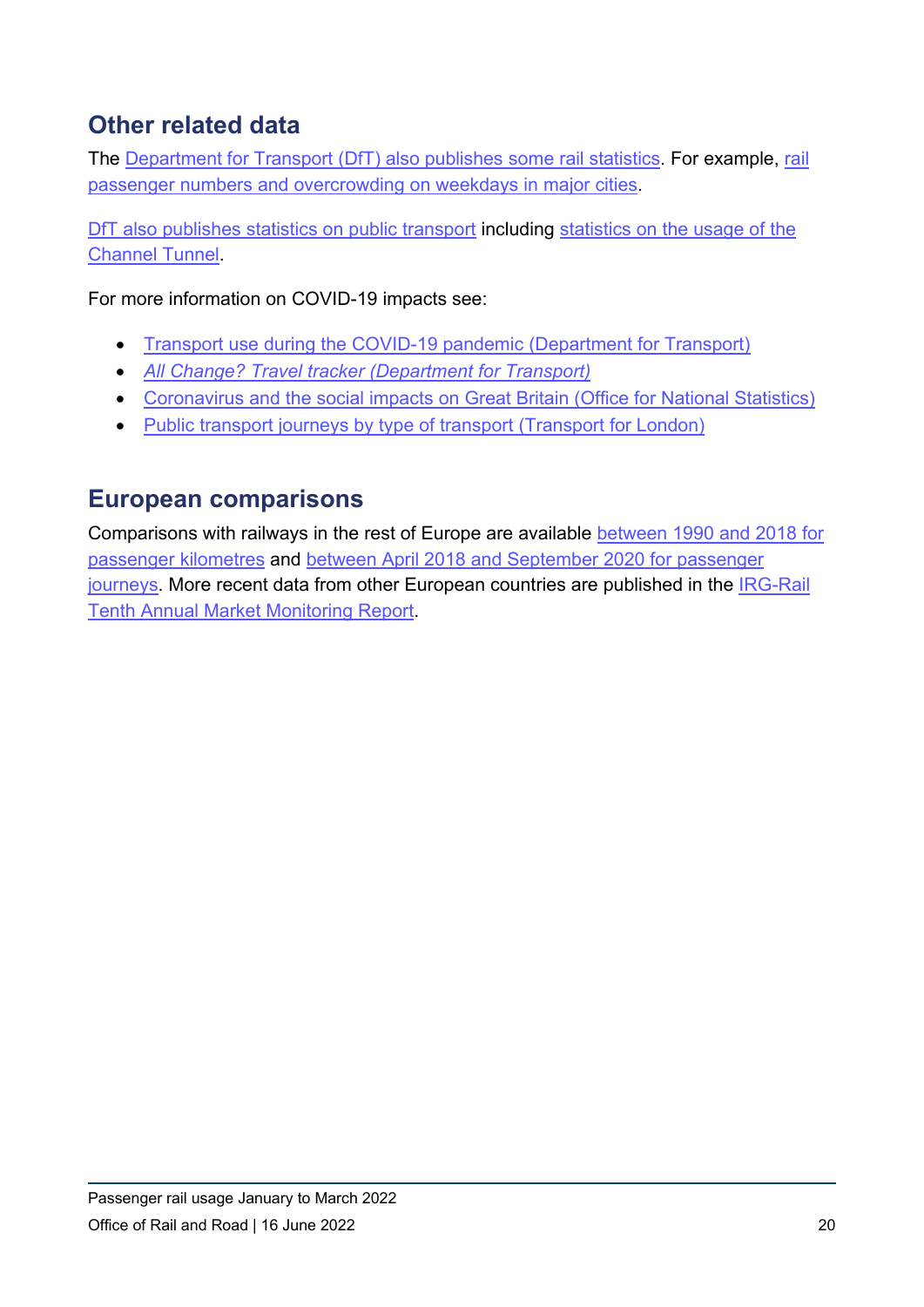# **Annex 4 – ORR's statistical publications**

## **Statistical Releases**

This publication is part of ORR's [National Statistics](https://uksa.statisticsauthority.gov.uk/about-the-authority/uk-statistical-system/types-of-official-statistics/) accredited releases, which consist of seven annual publications: **Estimates of station usage; Rail industry finance (UK); Rail fares index; Rail safety statistics; Rail infrastructure and assets; Rail emissions; Regional rail usage**; and four quarterly publications: **Passenger rail performance; Freight rail usage and performance; Passenger rail usage; Passenger rail service complaints.**

In addition, the ORR also publishes a number of Official Statistics, which consist of three annual publications: **Train operating company key statistics; Rail statistics compendium; Occupational health**; and four quarterly publications: **Signals passed at danger (SPADS); Delay compensation claims; Disabled Persons Railcards (DPRC); Passenger assistance.**

All the above publications are available on the [data portal](https://dataportal.orr.gov.uk/) along with a list of publication [dates](https://dataportal.orr.gov.uk/publication-dates-for-statistics/) for the next 12 months.

## **National Statistics**

The United Kingdom Statistics Authority designated these statistics as National Statistics, in accordance with the Statistics and Registration Service Act 2007 and signifying compliance with the Code of Practice for Official Statistics. National Statistics status means that official statistics meet the highest standards of **trustworthiness**, **quality** and public **value**.

The majority of our [statistical releases were assessed in 2012](https://dataportal.orr.gov.uk/media/1334/uksa-assessment.pdf) and hold National Statistics status. Since this assessment we have improved the content, presentation and quality of our statistical releases. In addition, in July 2019 we launched our new data portal. Therefore, in late 2019 we worked with the [Office for Statistics Regulation](https://osr.statisticsauthority.gov.uk/) (OSR) to conduct a compliance check to ensure we are still meeting the standards of the Code. On 4 November 2019, [OSR published a letter](https://www.statisticsauthority.gov.uk/correspondence/compliance-check-office-rail-and-road-statistics/) confirming that ORR's statistics should continue to be designated as National Statistics. OSR found many positive aspects in the way that we produce and present our statistics and welcomed the range of improvements made since the statistics were last assessed. [Estimates of Station Usage statistics were](https://osr.statisticsauthority.gov.uk/publication/assessment-report-estimates-of-station-usage-produced-by-the-office-of-rail-and-road)  [assessed in 2020.](https://osr.statisticsauthority.gov.uk/publication/assessment-report-estimates-of-station-usage-produced-by-the-office-of-rail-and-road)

For more information on how we adhere to the Code please see our [compliance](https://dataportal.orr.gov.uk/code-of-practice/)  [statements.](https://dataportal.orr.gov.uk/code-of-practice/) For more details or to provide feedback, please contact the Statistics Head of Profession (Lyndsey Melbourne) at [rail.stats@orr.gov.uk.](mailto:rail.stats@orr.gov.uk)